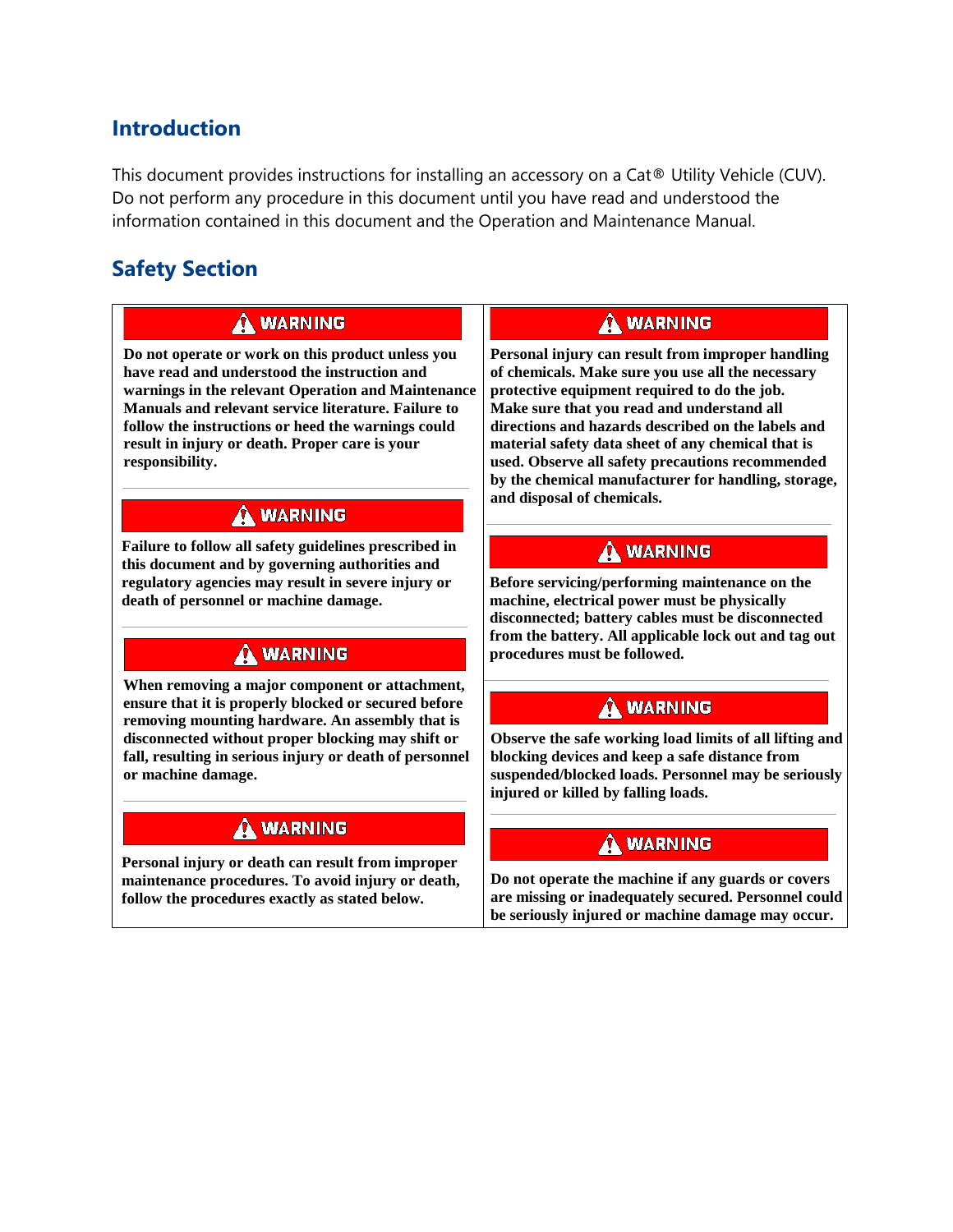

**NOTE: Read these Installation Instructions thoroughly before beginning the installation process. Retain these Installation Instructions for future reference.**

| <b>Kit includes:</b><br>OTY | <b>DESCRIPTION</b>            |
|-----------------------------|-------------------------------|
|                             | Side Trim $(6.17 \text{ ft})$ |
|                             | Full Windshield               |
|                             | Snap Clamp                    |
|                             | Buckle Clamp Seal             |
| 4                           | Buckle Clamp Clip             |
|                             | Vent Kit                      |
|                             | Windshield Bracket            |
|                             | Push Rivet                    |

#### Tools Required:

- Ruler or Measuring Tape
- Chalk or White Pencil

#### **CAUTION**

**Do not trailer the vehicle backwards with this windshield installed if full doors, roof, and a rear panel are not installed.**

1. Measure and mark 24 mm (0.945 in.) up from the flat face of the lower front ROPS tube joint on both sides of the vehicle. See Fig. 1 and 2.

#### **NOTE: Failure to place the snap clamps in the correct location will result in improper sealing of the windshield.**

2. While lining up the bottom of Snap Clamp with the mark made in step 1, install the Snap Clamp to the ROPS tube by hooking the non-buckle side lip to the flat outside face and snapping the clamp into place. See Fig. 1 and 2.





- 3. Measure and mark 86 mm (3.38 in.) down from the bottom of the front cross ROPS plate on both sides of the vehicle. See Fig. 3 and 4.
- 4. While lining up the top of Snap Clamp with the mark made in step 3, install the Snap Clamp to the ROPS tube by hooking the non-buckle side lip to the flat outside face and snapping the clamp into place. See Fig. 3 and 4.